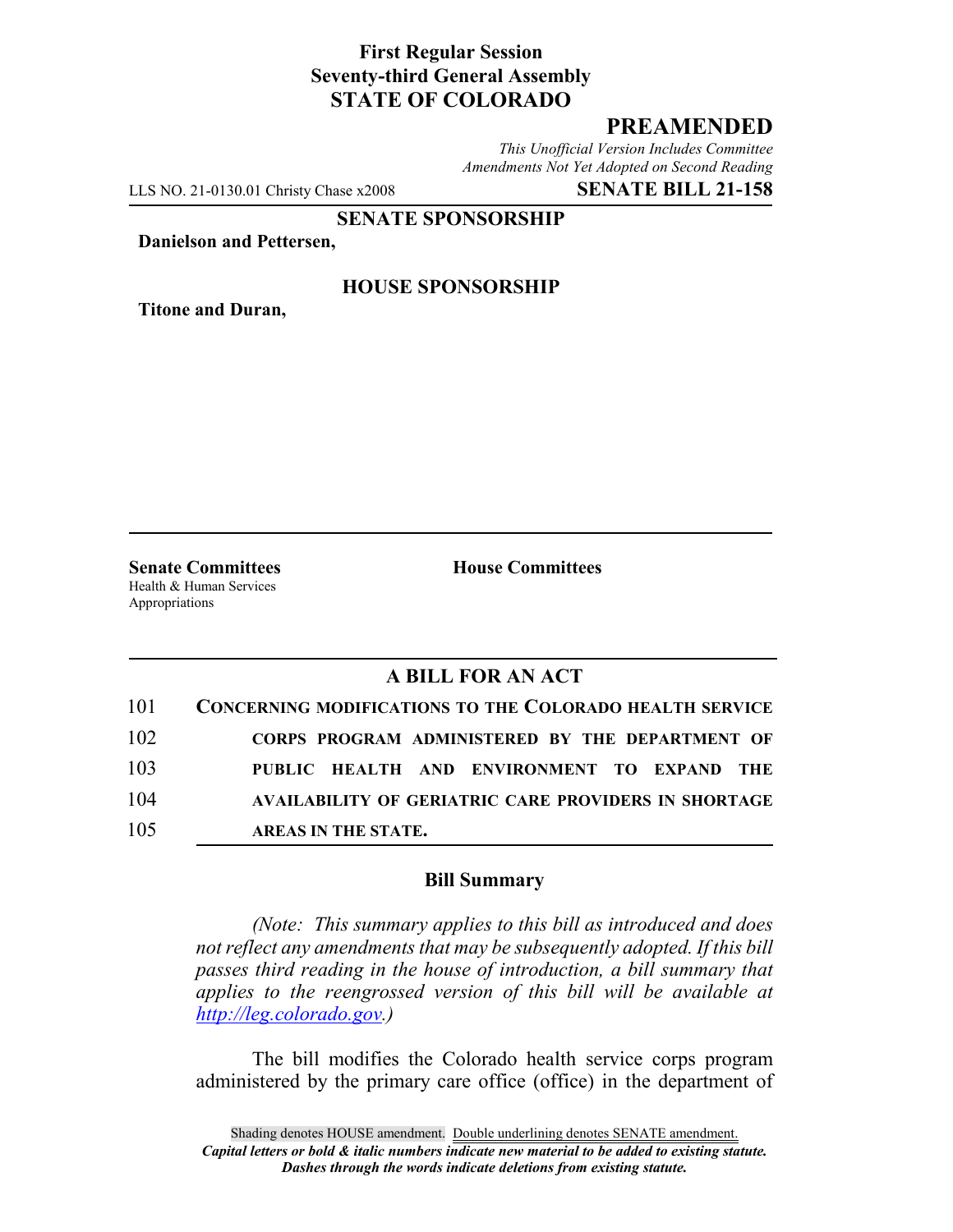public health and environment, which program includes a loan repayment program, as follows:

- ! Allows geriatric advanced practice providers, which include advanced practice registered nurses and physician assistants with geriatric training or experience, to participate in the loan repayment program on the condition of committing to provide geriatric care to older adults in health professional shortage areas for a specified period; and
- Requires the general assembly to annually and continuously appropriate money from the general fund to the office for the 2021-22 through the 2025-26 fiscal years to help repay loans for geriatric advanced practice providers.

1 *Be it enacted by the General Assembly of the State of Colorado:*

2 **SECTION 1. Legislative declaration.** (1) The general assembly

- 3 finds and determines that:
- 4 (a) Colorado currently has approximately 840,000 residents over 5 65 years of age, and that number is expected to grow to 1.2 million by
- 6 2030, a 43% increase in that population in 10 years;
- 7 (b) Additionally, the statewide population of residents over 75 8 years of age is approximately 327,000 and is expected to grow to 559,000
- 9 by 2030, a nearly 71% increase in that population in 10 years;
- 10 (c) Colorado is estimated to have 125,000 residents afflicted with 11 dementia by 2030, including an estimated 25,000 residing in rural areas 12 of the state;
- 13 (d) Geriatric specialists, including advanced practice providers 14 with geriatric training or experience, provide a patient-centered, holistic 15 approach to care and are highly trained to care for patients with dementia 16 and their families;
- 17 (e) Each geriatric specialist is typically able to care for 18 approximately 700 patients in an urban setting and fewer patients in a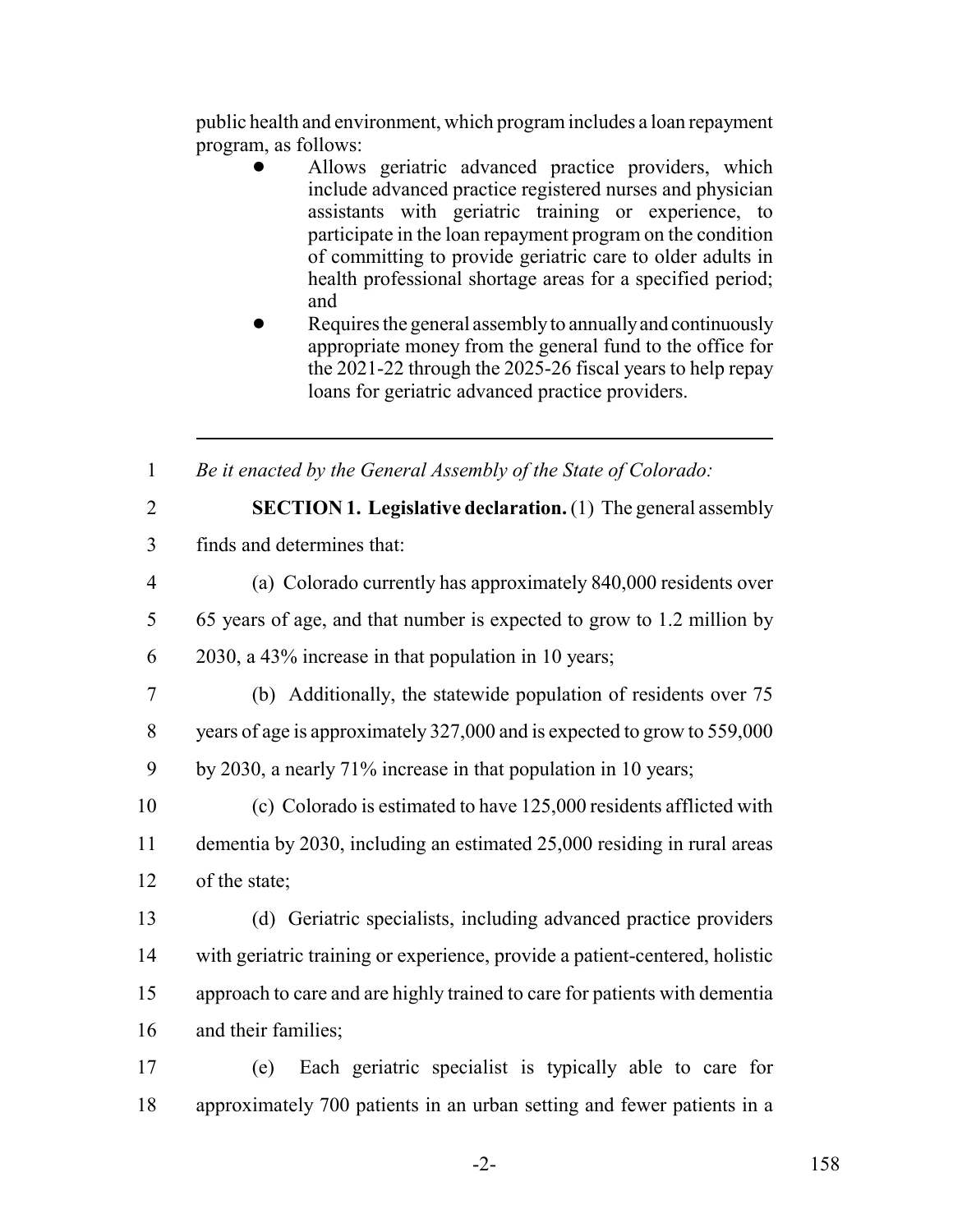rural setting;

 (f) Currently, the number of Colorado health-care providers with training in geriatrics is far short of the number of providers needed, and 4 the number is expected to be drastically short of the 2030 projected need for geriatric-trained health-care providers;

 (g) Advanced practice providers, including advanced practice registered nurses and physician assistants, who have additional training or experience in geriatrics, are critical to address the shortage in geriatric specialists and to provide the level of care required for the state's growing aging population;

 (h) According to reliable sources such as the Colorado department of public health and environment's 2015 report, *Healthy Aging in Colorado,* rural areas of the state are woefully ill-equipped to support 14 aging populations, with rural counties in the southern and eastern parts of the state bearing a higher proportion of the burden of inadequate resources;

 (i) Nearly 50% of Coloradans 75 years of age or older live in rural areas of the state, yet only about 10% of geriatric specialists reside in or serve rural areas;

 (j) In America, 24% of veterans live in rural areas, and those veterans are significantly older than veterans living in urban areas, are 22 likely to have complex care needs and multiple chronic conditions, and 23 have far less access to geriatric care than their urban counterparts;

 (k) Older adults who are healthy or have minimal health issues are inclined to live at home and age in place rather than in a nursing home or other group living situation, and medical experts advise that people age better at home;

-3- 158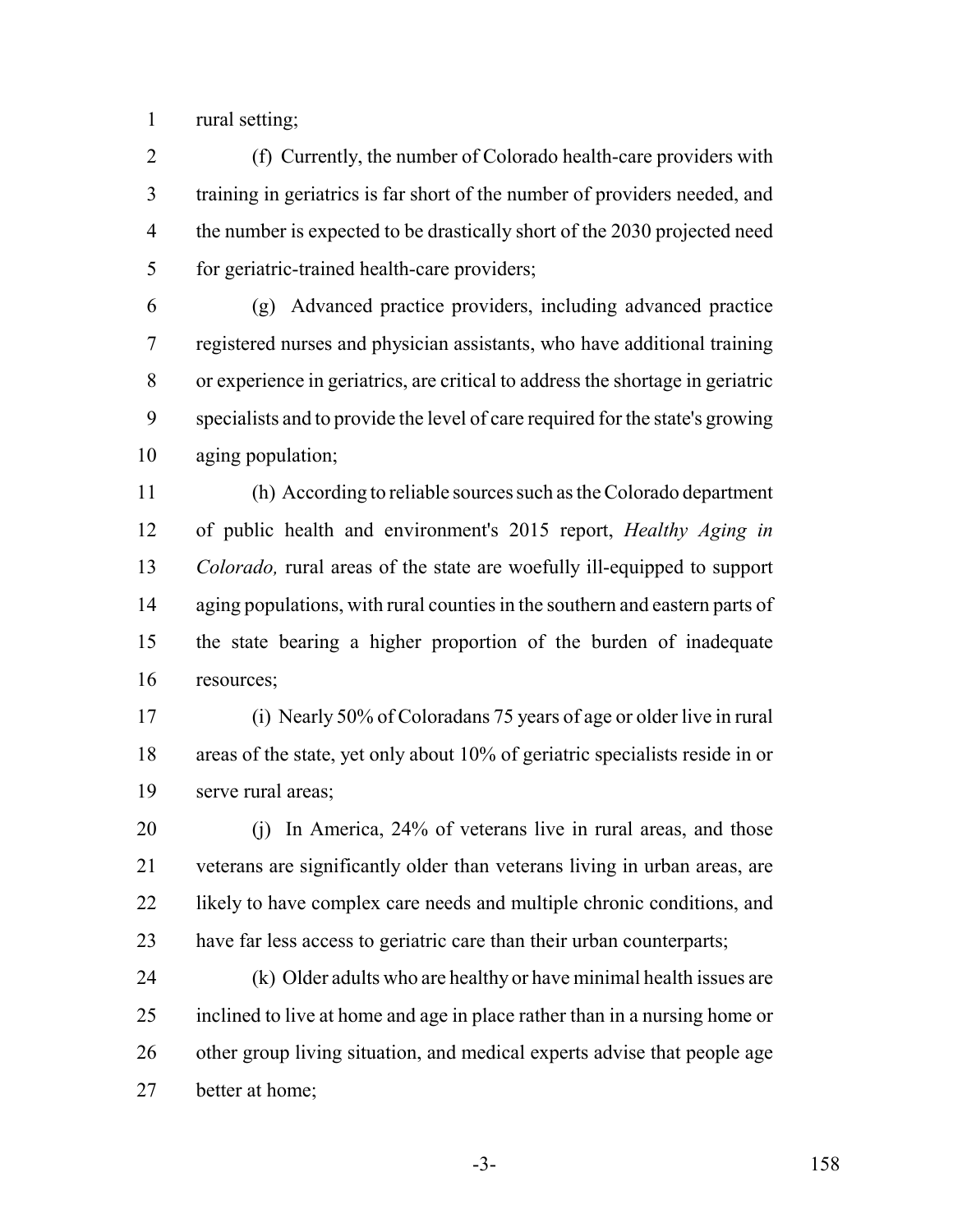(l) Older adults who are able to live at home instead of in a group setting are less susceptible to the spread of disease, such as COVID-19, thus prolonging their lives and avoiding lengthy hospital stays; and

 (m) It is critical for the state to take specific, targeted action to increase the number of geriatric specialists providing geriatric care to the growing older adult populations in rural and other provider shortage areas of the state by allowing geriatric advanced practice providers to participate in the state's loan repayment program through which providers who commit to providing care in shortage areas of the state for specified periods receive education loan repayment assistance.

 **SECTION 2.** In Colorado Revised Statutes, 25-1.5-501, **amend** 12 (1) and (2) as follows:

 **25-1.5-501. Legislative declaration.** (1) The general assembly hereby finds that there are areas of Colorado that suffer from a lack of health-care professionals, GERIATRIC ADVANCED PRACTICE PROVIDERS, or behavioral health-care providers to serve, and a lack of nursing or other health-care professional faculty to train health-care professionals to meet, the medical and behavioral health-care needs of communities. The general assembly further finds that the state needs to implement incentives to encourage health-care professionals, GERIATRIC ADVANCED PRACTICE PROVIDERS, and behavioral health-care providers to practice in these underserved areas and to encourage nursing faculty and other health-care professional faculty to teach health-care professionals.

 (2) It is therefore the intent of the general assembly in enacting 25 this part 5 to create a state health service corps program that uses state money, federal money, when permissible, and contributions from 27 communities and private sources to help repay the outstanding education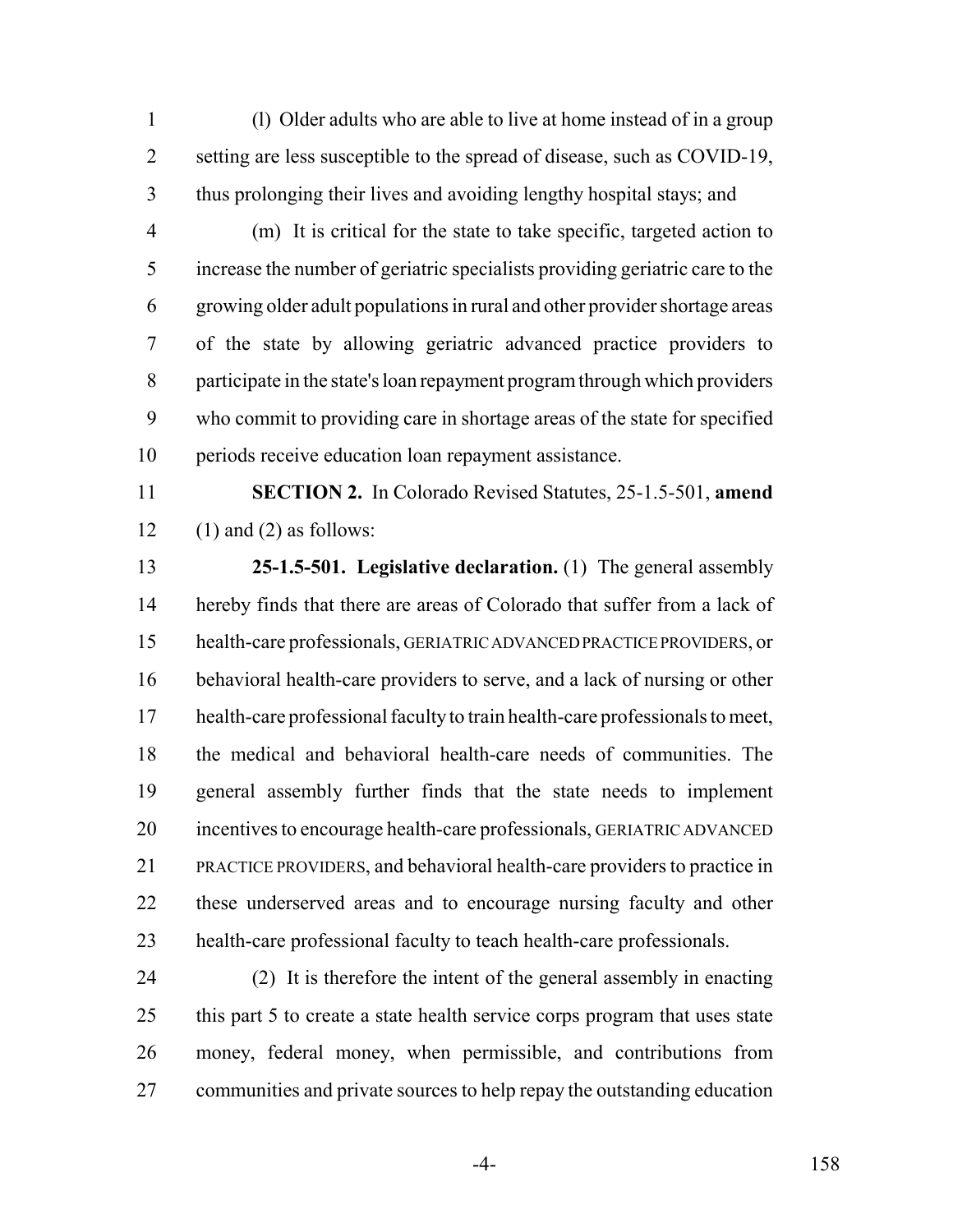loans that many health-care professionals, GERIATRIC ADVANCED PRACTICE PROVIDERS, behavioral health-care providers, candidates for licensure, nursing faculty, and health-care professional faculty hold. In exchange for repayment of loans incurred for the purpose of obtaining education in their chosen health care, GERIATRIC CARE, and behavioral health-care professions, the health-care professionals, GERIATRIC ADVANCED PRACTICE PROVIDERS, behavioral health-care providers, and candidates for licensure will commit to provide health care, GERIATRIC CARE, or behavioral health-care services, as applicable, in communities with underserved health care, GERIATRIC CARE, or behavioral health-care needs throughout the state, and the nursing and health-care professional faculty will commit to provide a specified period of service in a qualified faculty position. **SECTION 3.** In Colorado Revised Statutes, 25-1.5-502, **amend** (1) and (13); and **add** (1.2), (4.3), (4.5), and (8.5) as follows: **25-1.5-502. Definitions.** As used in this part 5, unless the context otherwise requires: (1) "Advisory council" means the Colorado health service corps 19 advisory council created pursuant to section 25-1.5-504 "ADVANCED PRACTICE PROVIDER" MEANS AN ADVANCED PRACTICE REGISTERED NURSE, AS DEFINED IN SECTION 12-255-104 (1), OR A PHYSICIAN ASSISTANT 22 LICENSED PURSUANT TO ARTICLE 240 OF TITLE 12. (1.2) "ADVISORY COUNCIL" MEANS THE COLORADO HEALTH SERVICE CORPS ADVISORY COUNCIL CREATED PURSUANT TO SECTION 25-1.5-504. (4.3) "GERIATRIC ADVANCED PRACTICE PROVIDER" MEANS AN ADVANCED PRACTICE PROVIDER WHO SATISFIES ONE OF THE FOLLOWING:

-5- 158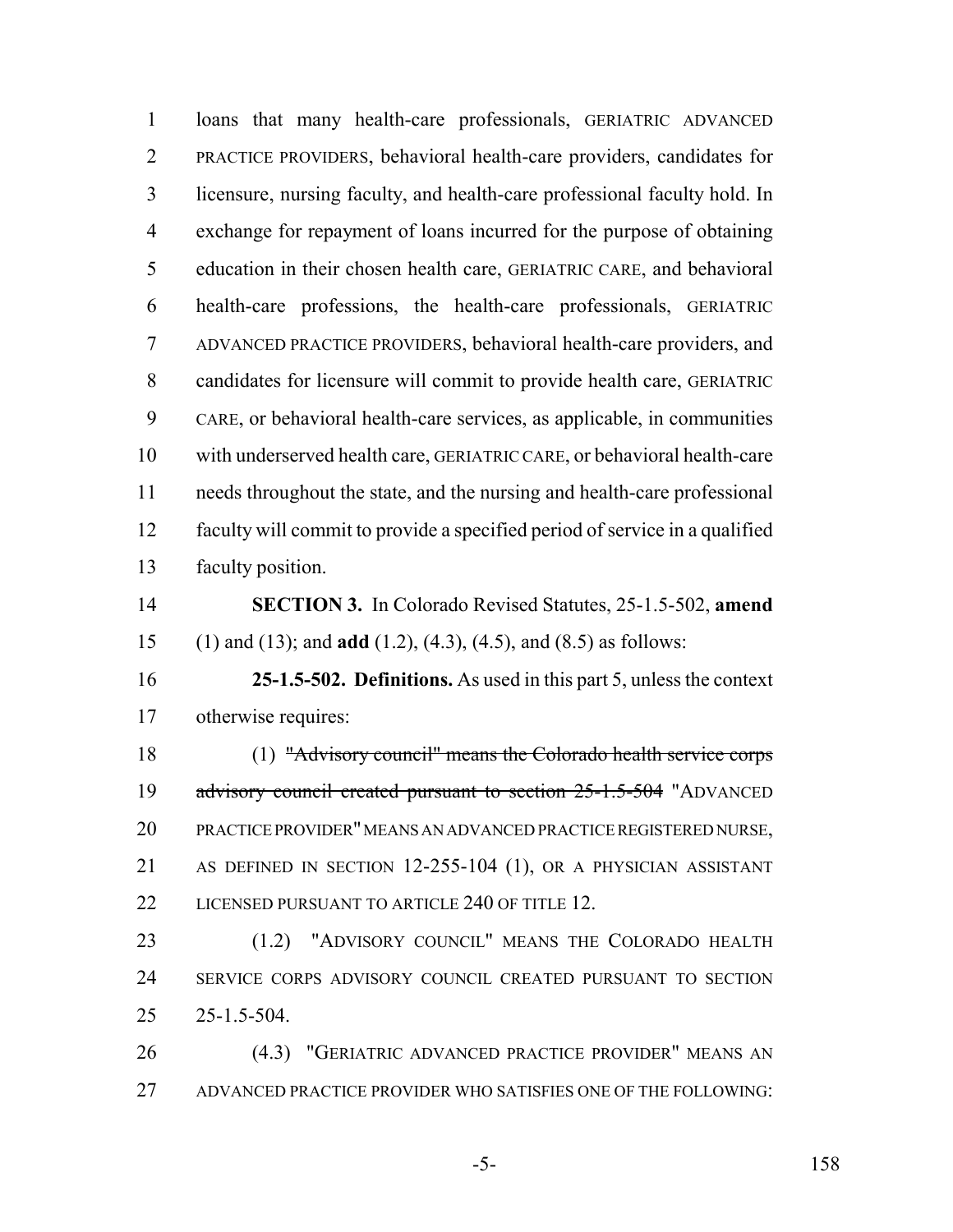(a) HAS COMPLETED A FORMAL POSTGRADUATE GERIATRICS TRAINING PROGRAM;

(b) HAS COMPLETED:

 (I) FORMAL GERIATRICS TRAINING WITHIN THE ADVANCED PRACTICE PROVIDER TRAINING PROGRAM, WHICH INCLUDES DIDACTIC TEACHING OR TRAINING ABOUT GERIATRIC SYNDROMES AND THE IMPORTANCE OF PHYSICAL AND COGNITIVE FUNCTION IN THE CARE OF OLDER ADULTS; AND

 (II) POSTGRADUATE CLINICAL EXPERIENCE WITH AN EMPHASIS ON TIME SPENT PROVIDING GERIATRIC CARE; OR

11 (c) HAS COMPLETED GERIATRIC TRACK CLINICAL EXPERIENCE 12 WITHIN THE ADVANCED PRACTICE PROVIDER TRAINING PROGRAM.

 (4.5) "GERIATRIC CARE" MEANS HEALTH CARE THAT IS PROVIDED TO OLDER ADULTS, INCLUDING CARE PROVIDED IN OUTPATIENT, POST-ACUTE, OR HOME-BASED SETTINGS, THAT FOCUSES ON IDENTIFYING AND MANAGING GERIATRIC SYNDROMES AND THE IMPORTANCE OF THE OLDER ADULT'S PHYSICAL AND COGNITIVE FUNCTIONAL STATUS. "GERIATRIC CARE" DOES NOT INCLUDE HOSPICE-ONLY CARE.

 (8.5) "OLDER ADULT" MEANS AN INDIVIDUAL WHO IS AT LEAST SIXTY-FIVE YEARS OF AGE.

 (13) "State-designated health professional shortage area" means an area of the state designated by the primary care office, in accordance with state-specific methodologies established by the state board by rule 24 pursuant to section -1.5-404 (1)(a), as experiencing a shortage of health-care professionals, GERIATRIC ADVANCED PRACTICE PROVIDERS, or behavioral health-care providers.

**SECTION 4.** In Colorado Revised Statutes, 25-1.5-503, **amend**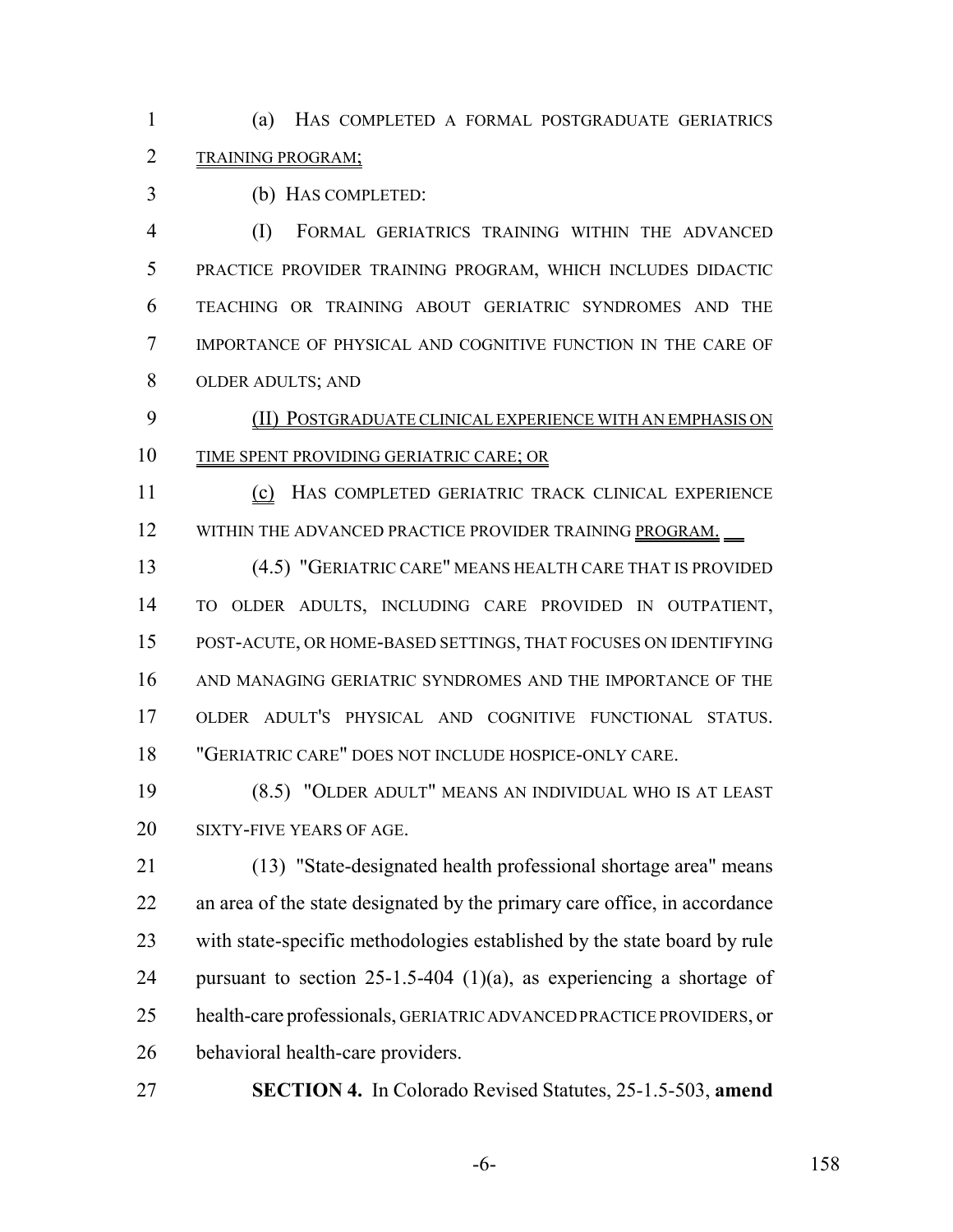(1)(a)(I)(B), (1)(a)(I)(C), (1)(a)(II), (1)(b), (1)(c), (2), and (6); and **add** 2 (1)(a)(I)(D), (1)(d)(IV), and (5)(c) as follows:

 **25-1.5-503. Colorado health service corps - program - creation - conditions.** (1) (a) (I) The primary care office shall maintain and administer, subject to available appropriations, the Colorado health service corps. Subject to available appropriations, the Colorado health service corps shall provide loan repayment for certain eligible:

- (B) Nursing faculty MEMBERS or health-care professional faculty 9 members in qualified faculty positions; and
- (C) Behavioral health-care providers and candidates for licensure who provide behavioral health-care services; AND
- 
- (D) GERIATRIC ADVANCED PRACTICE PROVIDERS.

 (II) Under the Colorado health service corps, subject to the limitations specified in subsection (2) of this section, upon entering into a loan contract the state may either:

 (A) Make payments on the education loans of the health-care professional, behavioral health-care provider, candidate for licensure, GERIATRIC ADVANCED PRACTICE PROVIDER, nursing faculty member, or health-care professional faculty member; or

 (B) Agree to make an advance payment in a lump sum of all or part of the principal, interest, and related expenses of the education loans of health-care professionals, behavioral health-care providers, candidates 23 for licensure, GERIATRIC ADVANCED PRACTICE PROVIDERS, nursing faculty members, or health-care professional faculty members, subject to the limitations specified in subsection (2) of this section.

- 
- 

(b) Repayment of loans under the Colorado health service corps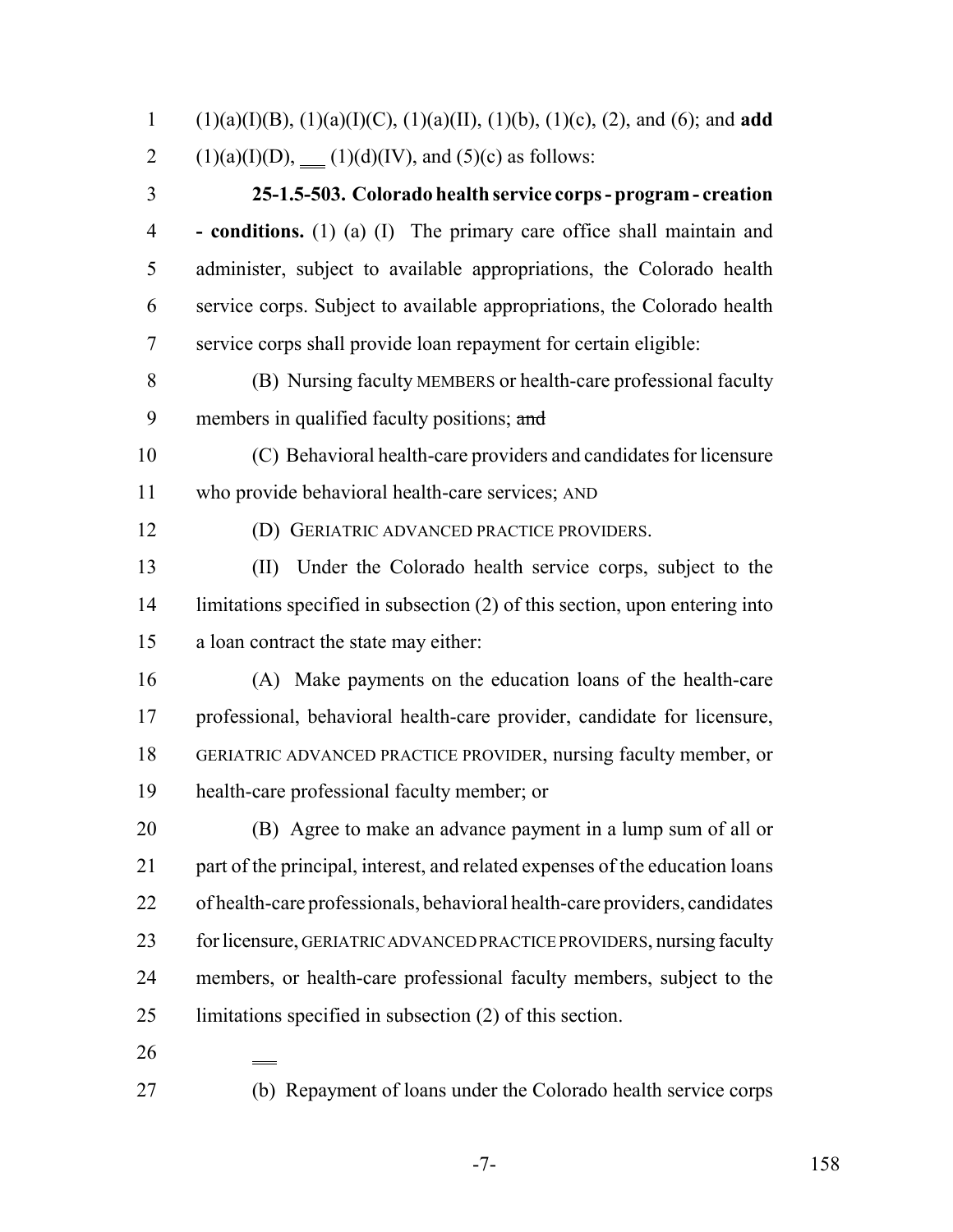may be made using money in the Colorado health service corps fund. The 2 primary care office is authorized to receive and expend gifts, grants, and donations or money appropriated by the general assembly for the purpose of implementing the Colorado health service corps. In administering the Colorado health service corps, the primary care office shall collaborate with appropriate partners as needed to maximize the federal money available to the state for state loan repayment programs through the federal department of health and human services. The selection of health-care professionals, behavioral health-care providers, candidates for licensure, GERIATRIC ADVANCED PRACTICE PROVIDERS, nursing faculty members, and health-care professional faculty members for participation in the Colorado health service corps is exempt from the competitive bidding requirements of the "Procurement Code", articles 101 to 112 of title 24. (c) The following providers are not eligible for loan repayment 16 through the Colorado health service corps: (I) Health-care professionals who are not practicing in primary 18 care specialties or providing primary health services; and (II) Behavioral health-care providers and candidates for licensure who are not providing behavioral health-care services; AND (III) GERIATRIC ADVANCED PRACTICE PROVIDERS WHO ARE NOT PROVIDING GERIATRIC CARE. 23 (d) (IV) AS A CONDITION OF RECEIVING A LOAN REPAYMENT THROUGH THE COLORADO HEALTH SERVICE CORPS, A GERIATRIC ADVANCED PRACTICE PROVIDER MUST ENTER INTO A CONTRACT PURSUANT TO WHICH THE GERIATRIC ADVANCED PRACTICE PROVIDER AGREES TO PROVIDE GERIATRIC CARE FOR AT LEAST TWO YEARS IN A COMMUNITY

-8- 158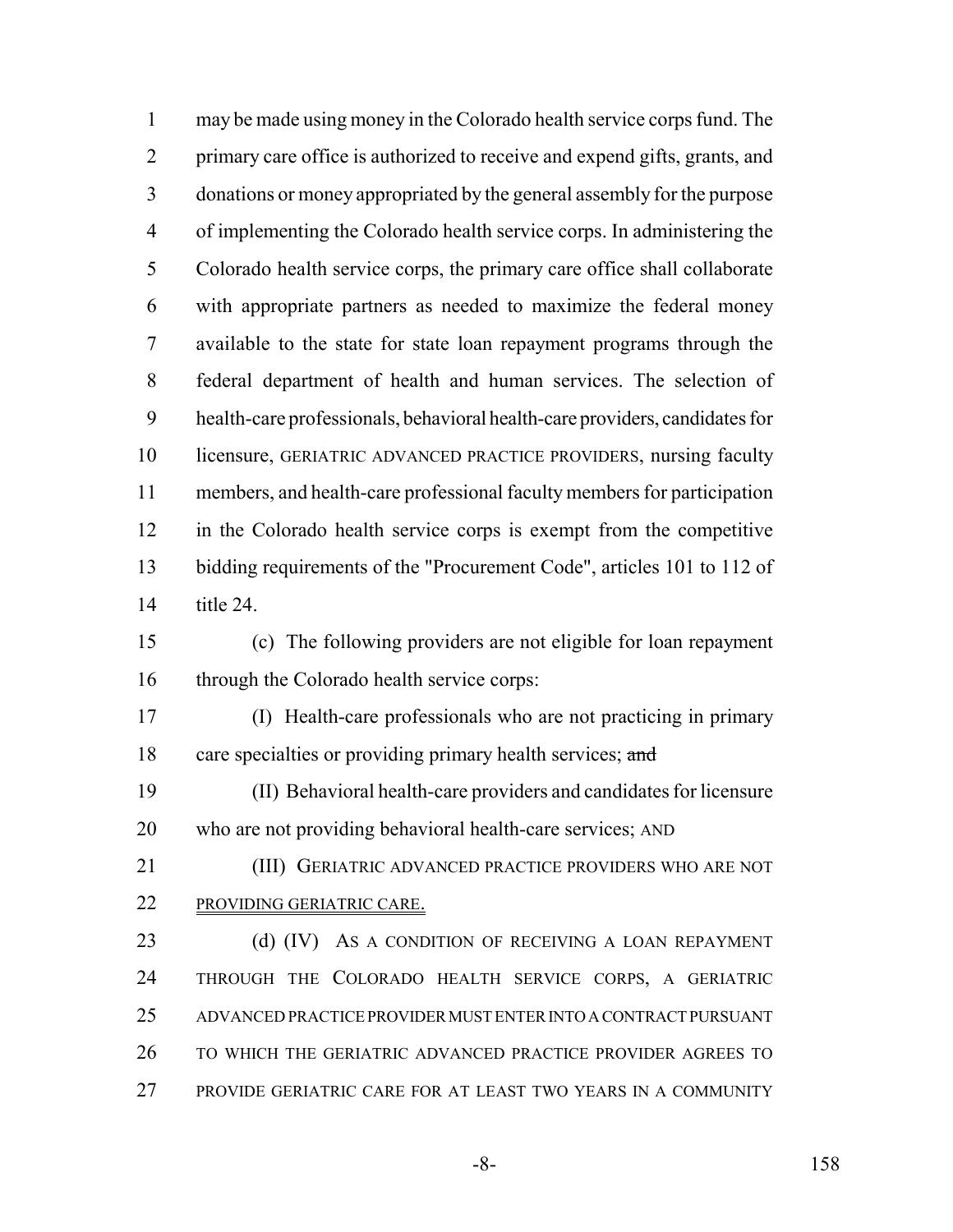THAT IS LOCATED IN A HEALTH PROFESSIONAL SHORTAGE AREA. THE GERIATRIC ADVANCED PRACTICE PROVIDER, THE PRIMARY CARE OFFICE, AND THE COMMUNITY EMPLOYER WITH WHICH THE GERIATRIC ADVANCED PRACTICE PROVIDER IS PRACTICING MUST BE PARTIES TO THE CONTRACT.

 (2) Subject to available appropriations, the primary care office shall annually select health-care professionals, behavioral health-care providers, candidates for licensure, GERIATRIC ADVANCED PRACTICE PROVIDERS, nursing faculty members, and health-care professional members from the list provided by the advisory council pursuant to section 25-1.5-504 (5)(a) to participate in the Colorado health service corps.

 (5) (c) FOR A GERIATRIC ADVANCED PRACTICE PROVIDER APPLYING TO PARTICIPATE IN THE COLORADO HEALTH SERVICE CORPS, THE ADVISORY COUNCIL SHALL DEVELOP THE CRITERIA TO BE USED, AND SHALL APPLY THOSE CRITERIA, IN SELECTING GERIATRIC ADVANCED PRACTICE PROVIDER APPLICANTS AND SHALL CONSIDER WHETHER THE APPLICANT IS WILLING TO SERVE AS A PRECEPTOR FOR ADVANCED PRACTICE PROVIDERS AND OTHER PROVIDERS SEEKING TRAINING IN GERIATRIC CARE.

 (6) A contract for loan repayment entered into pursuant to this part 5 must not include terms that are more favorable to health-care professionals, behavioral health-care providers, or candidates for 22 licensure, OR GERIATRIC ADVANCED PRACTICE PROVIDERS than the most favorable terms that the secretary of the federal department of health and human services is authorized to grant under the national health services corps program. In addition, each contract must include penalties for breach of contract that are at least as stringent as those available to the secretary of the federal department of health and human services. In the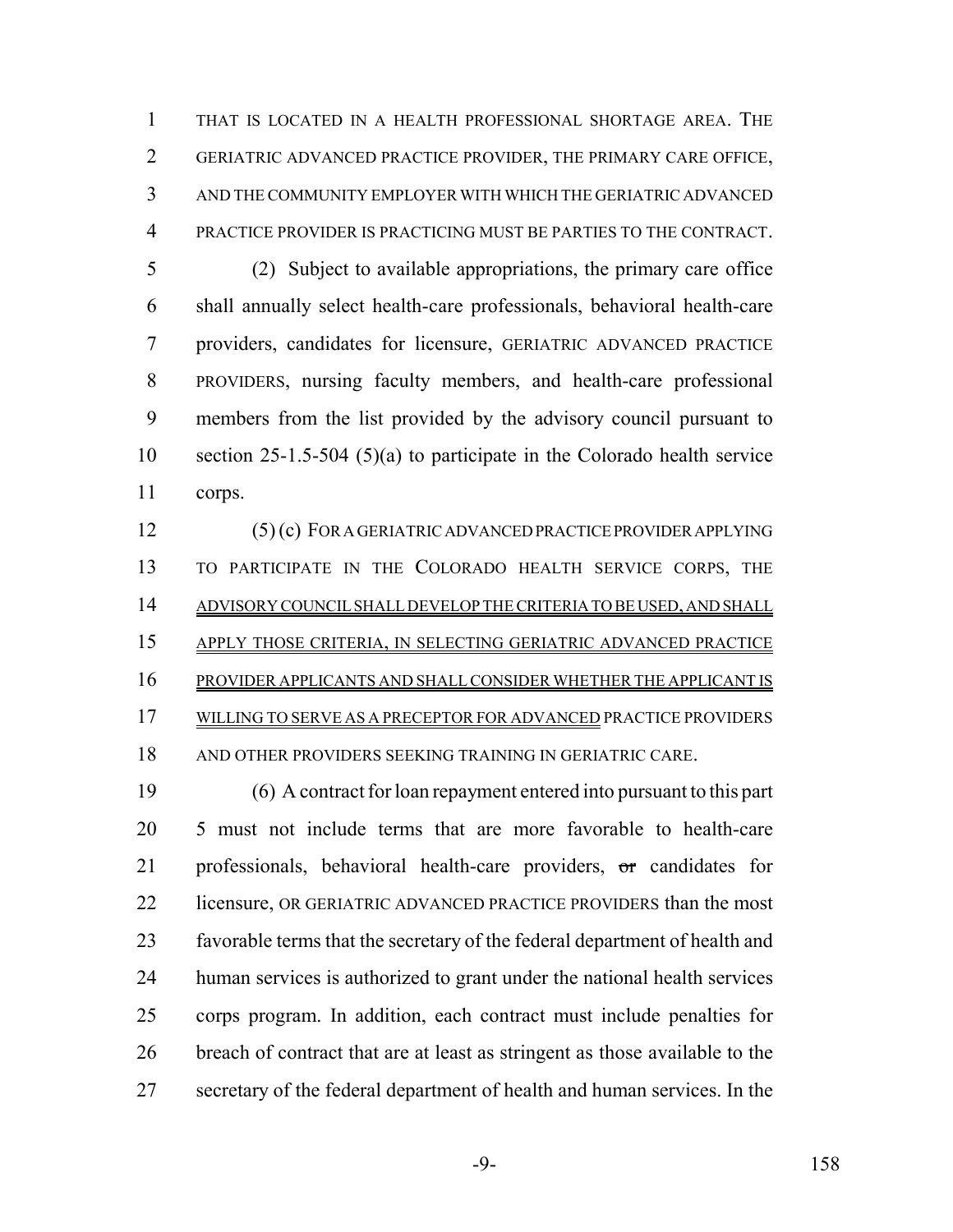event of a breach of contract for a loan repayment entered into pursuant 2 to this part 5, the primary care office shall enforce the contract and collect any damages or other penalties owed.

 **SECTION 5.** In Colorado Revised Statutes, 25-1.5-504, **amend** 5 (2) introductory portion,  $(2)(n)$ ,  $(2)(o)$ , and  $(5)(a)$ ; and **add**  $(2)(p)$  as follows:

 **25-1.5-504. Colorado health service corps advisory council - creation - membership - duties.** (2) The advisory council consists of 9 fifteen SIXTEEN members appointed by the governor as provided in this subsection (2). In appointing members of the advisory council, the governor shall ensure that the advisory council includes at least one representative from each of the following organizations OR PRACTICE AREAS:

 (n) A membership organization representing substance use 15 disorder service providers; and

 (o) A licensed or certified addiction counselor who has experience in rural health, safety net clinics, or health equity; AND

 (p) A PHYSICIAN WHO PROVIDES GERIATRIC CARE OR A GERIATRIC ADVANCED PRACTICE PROVIDER.

 (5) (a) The advisory council shall review applications received from health-care professionals, behavioral health-care providers, candidates for licensure, GERIATRIC ADVANCED PRACTICE PROVIDERS, nursing faculty members, and health-care professional faculty members to participate in the Colorado health service corps. Subject to available appropriations and federal requirements concerning eligibility for federal loan repayment matching funds, the advisory council shall annually select health-care professionals, behavioral health-care providers, candidates for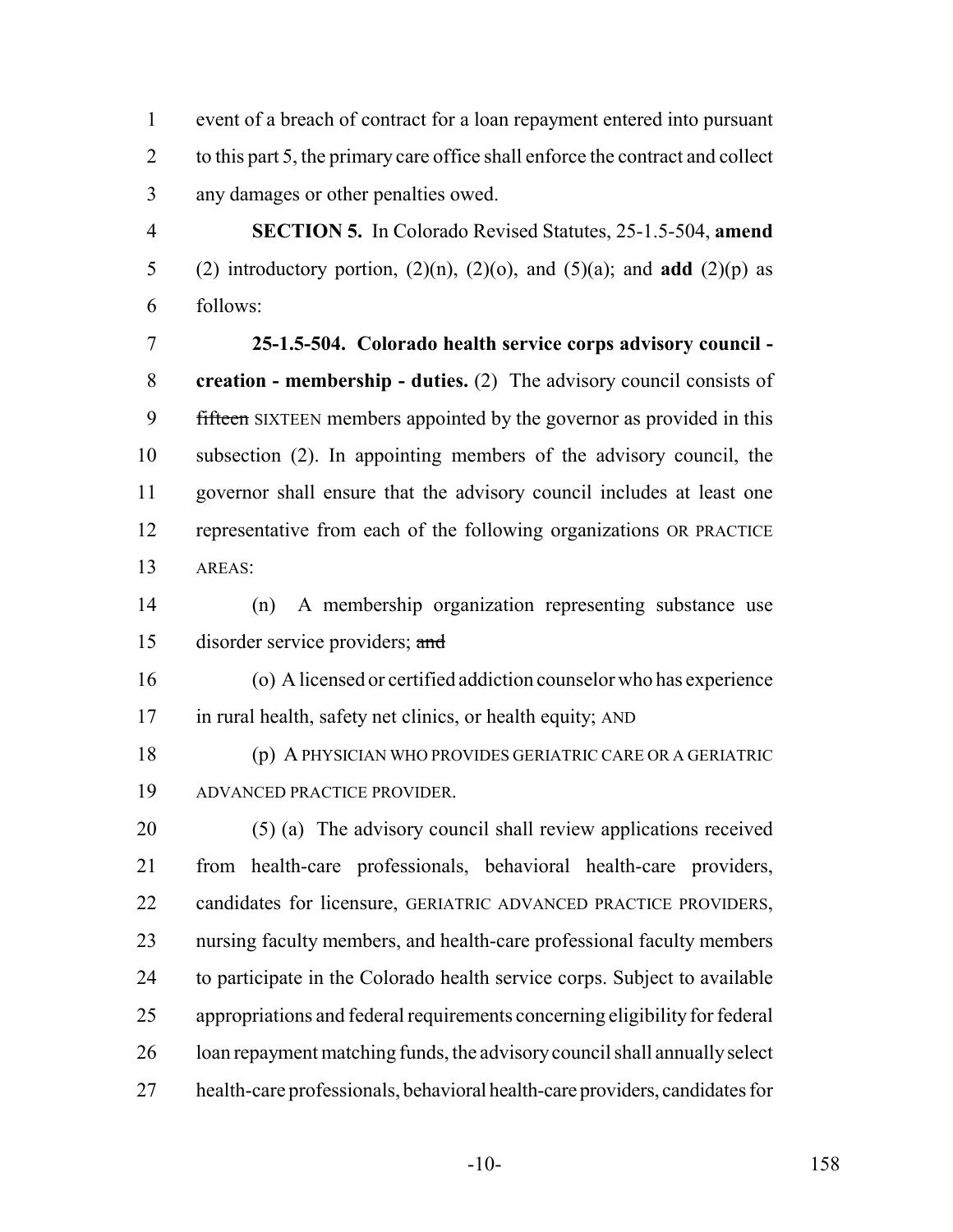licensure, GERIATRIC ADVANCED PRACTICE PROVIDERS, nursing faculty members, and health-care professional faculty members to participate in the Colorado health service corps and shall forward its list of selected participants to the primary care office.

 **SECTION 6.** In Colorado Revised Statutes, 25-1.5-505, **amend** 6 (1) introductory portion,  $(1)(a)$ , and  $(1)(d)$  as follows:

 **25-1.5-505. Advisory council - report.** (1) On or before December 1, 2011, and on or before December 1 every two years thereafter, the primary care office, with assistance from the advisory council, shall submit to the governor, the health and human services 11 committee of the senate, the committees on health AND insurance and 12 environment and on public AND BEHAVIORAL health care and human services COMMITTEES of the house of representatives, or any successor committees, a report that includes, at a minimum, the following information:

 (a) A description of the health-care professionals, behavioral health-care providers, candidates for licensure, GERIATRIC ADVANCED PRACTICE PROVIDERS, nursing faculty members, and health-care professional faculty members participating in the Colorado health service corps program and the scholarship program;

 (d) An analysis of the effects of the Colorado health service corps program and the scholarship program on addressing the health care, GERIATRIC CARE, and behavioral health-care needs of communities in Colorado;

 **SECTION 7.** In Colorado Revised Statutes, 25-1.5-506, **add** (5) as follows:

**25-1.5-506. Colorado health service corps fund - created -**

-11- 158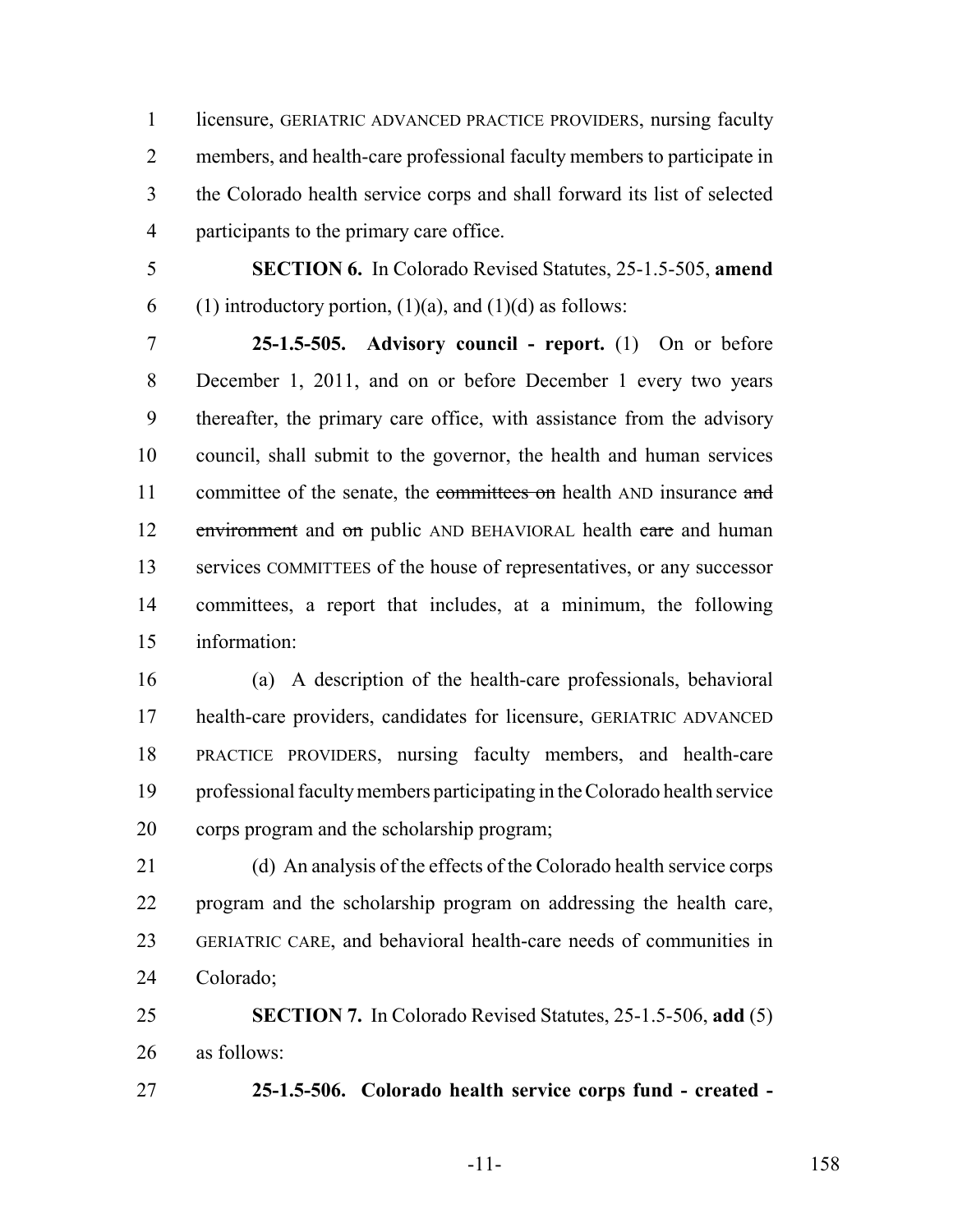**acceptance of grants and donations - annual appropriation from marijuana tax cash fund and general fund - repeal.** (5) (a) FOR THE 2021-22 THROUGH THE 2025-26 STATE FISCAL YEARS, THE GENERAL ASSEMBLY SHALL CONTINUOUSLY APPROPRIATE THE FOLLOWING AMOUNTS FROM THE GENERAL FUND TO THE FUND FOR USE IN PROVIDING LOAN REPAYMENTS FOR GERIATRIC ADVANCED PRACTICE PROVIDERS: (I) FOR THE 2021-22 STATE FISCAL YEAR, TWO HUNDRED TWENTY-FIVE THOUSAND DOLLARS; (II) FOR THE 2022-23 STATE FISCAL YEAR, FOUR HUNDRED THOUSAND DOLLARS; (III) FOR THE 2023-24 STATE FISCAL YEAR, FIVE HUNDRED 12 SEVENTY-FIVE THOUSAND DOLLARS; 13 (IV) FOR THE 2024-25 STATE FISCAL YEAR, FOUR HUNDRED FIFTY THOUSAND DOLLARS; AND (V) FOR THE 2025-26 STATE FISCAL YEAR, TWO HUNDRED SEVENTY-FIVE THOUSAND DOLLARS. (b) THIS SUBSECTION (5) IS REPEALED, EFFECTIVE SEPTEMBER 30, 2026. **SECTION 8.** In Colorado Revised Statutes, 25-1.5-404, **amend**  $20 \quad (1)(a)$  as follows: **25-1.5-404. Primary care office - powers and duties - rules.** 22 (1) The primary care office has, at a minimum, the following powers and duties: (a) To assess the health-care PROFESSIONAL, GERIATRIC ADVANCED PRACTICE PROVIDER, and behavioral health-care professional needs of areas throughout the state and create and administer state-designated health professional shortage areas in accordance with